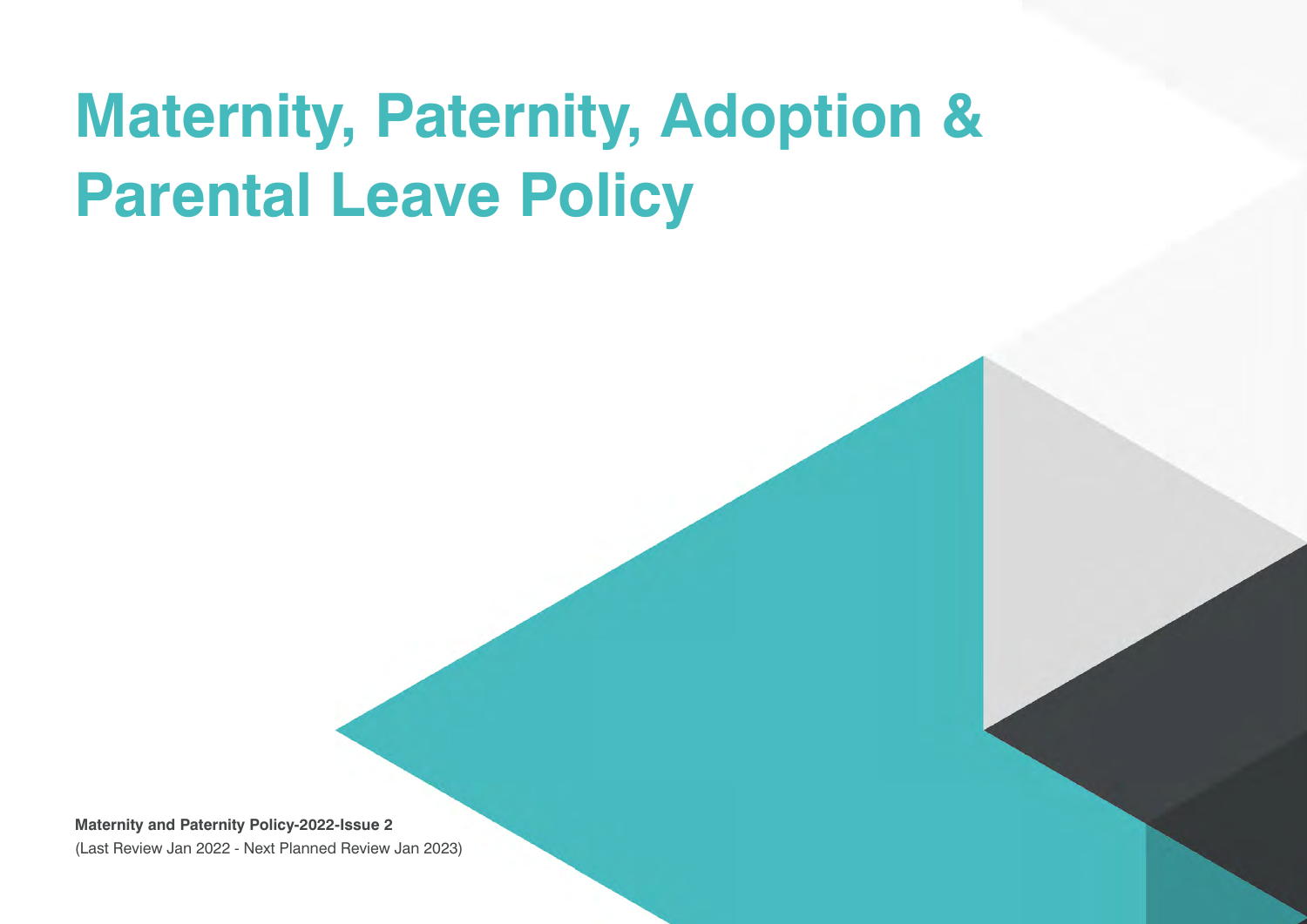## **Maternity, Paternity, Adoption & Parental Leave Policy**

## **What this policy covers**

## **1. INTRODUCTION**

As a professional and caring employer, we are keen that all 'expectant' mothers, parents, quardians, carers, and fathers are given as much information as possible about their rights under the Employment Act 2002.

There have been many different 'Acts' affecting Maternity, Paternity and Adoption leave as defined in a variety of different Acts. The newest Act equally gives rights to an expectant father of a child and would-be adoptive parents.

We expect further changes from the government in the future and when they are implemented as part of the new Work and Families Bill, we will update this policy accordingly.

## **2. SCOPE AND GENERAL PURPOSE**

This policy is designed to provide you with as much information as far as is reasonably practicable in terms of your rights as a working parent. For ease of reference and use we have broken the policy down into four specific chapters. Chapter 1 covers Maternity Leave whilst chapters 2, 3 and 4 covers Paternity, Adoption and Parental Leave.

## **3. LANGUAGE**

Where English is not your first language you should inform your Line Manager, particularly if you have difficulty translating or understanding the content of this policy.

## **4. UPDATES**

We are committed to updating this Maternity, Paternity and Adoption Leave Policy (which was first established in April 2010) in accordance with the law and/or any company changes, as such you have a responsibility to check the document at frequent periods throughout the year. Where a policy has been updated it will supersede any previous text.

## **5. MATERNITY LEAVE**

We recognise there are lots of things to organise when you are expecting a new family member so we will try to help and assist you by providing as much relevant and up to date information, which is likely to affect you pre- and post-pregnancy.

As an expectant mother, you are entitled to:

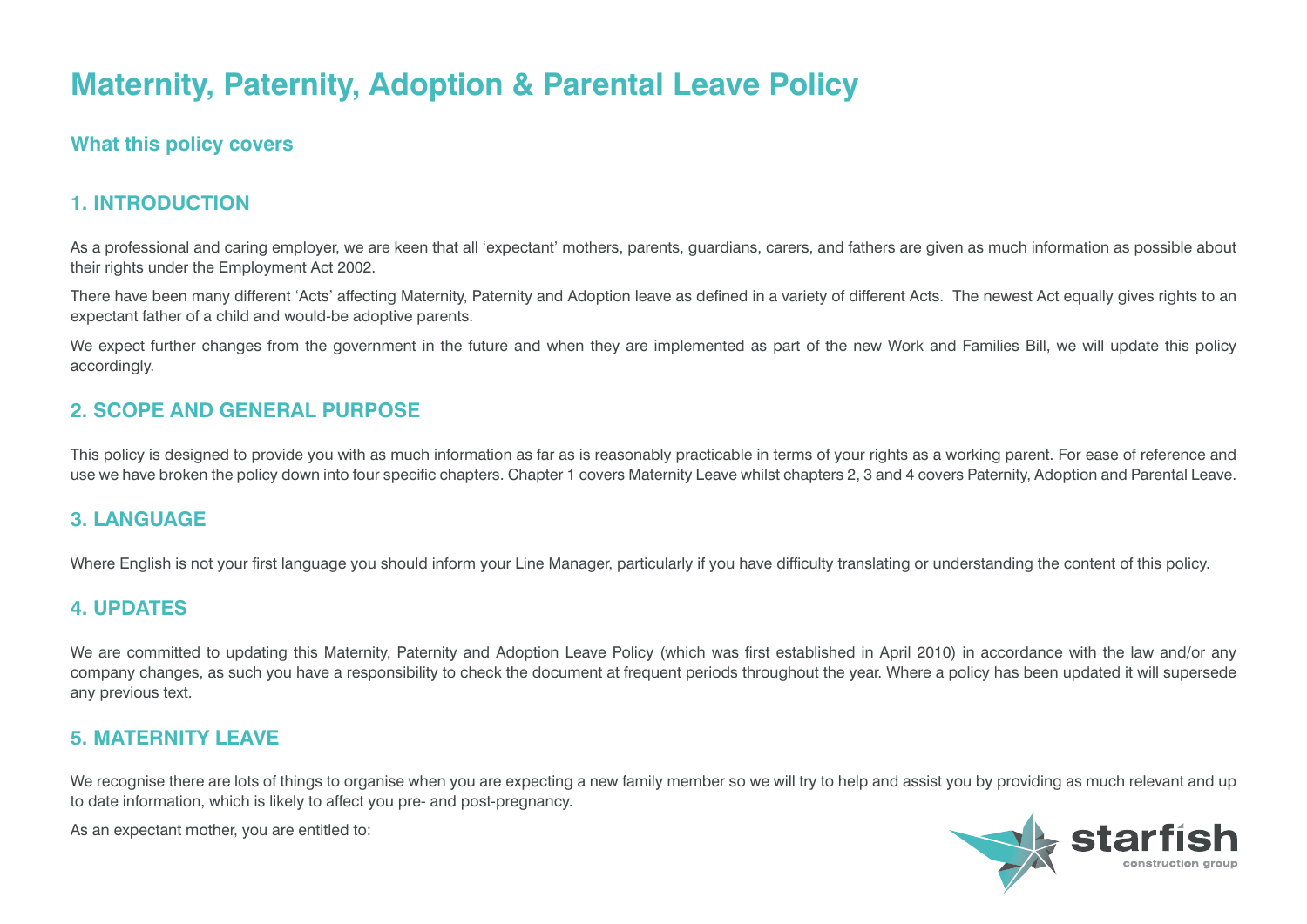#### **5.1 ORDINARY MATERNITY LEAVE**

Regardless of your length of service with us Ordinary Maternity Leave (OML) is for 26 weeks.

#### **5.2 ADDITIONAL MATERNITY LEAVE**

You are entitled to exercise your right to take extended leave for a maximum period of 26 weeks, known as 'Additional Maternity Leave' (AML) in accordance with the Maternity and Parental Leave (Amendment) Regulations 2006. As with OML, no minimum period of employment is required before you are entitled to AML.

Therefore, a total of 52 weeks leave can be taken with 39 weeks being covered by Statutory Maternity Pay (please refer to section 7 for further information on Statutory Maternity Pay).

#### **5.3 NOTIFICATION OF YOUR INTENTION TO START YOUR MATERNITY LEAVE**

It is vitally important that you schedule some time with the HR and Training Manager or your Line Manager so they can discuss with you when you would like to commence your maternity leave. It will be helpful to the smooth running of the business if you could do this once your Estimated Week of Confinement (EWC) has been confirmed by your Midwife or Doctor.

This meeting also provides us with important information in as much as we can work out when you should return to work at the end of your maternity leave. It is also a statutory requirement that you inform us no later than the 15th week before your EWC that you are:

- 5.3.1 Pregnant.
- 5.3.2 When your EWC is
- 5.3.3 When you wish to start your leave.

If your Line Manager has not heard from you our HR Department will contact you to establish when you will take your leave. After the meeting we will confirm all details in writing so that you have a copy for your reference.

#### **5.4 WHEN CAN I START MY ORDINARY MATERNITY LEAVE?**

Within reason you can start your maternity leave when you like, subject to the two-week compulsory maternity leave, so defined in section 8.1. In addition, as an expectant mother, you are not permitted to start your maternity leave before the 11th week of the EWC.

#### **5.5 CHANGING MY START DATE EARLY BIRTH**

If childbirth occurs before your intended leave date commences then your maternity leave period starts automatically on the day after the birth of your child.

#### **5.6 WHAT HAPPENS IF I BECOME ILL?**

If you become ill by way of pregnancy and this falls in the period up to 4 weeks before the EWC your maternity leave period will automatically commence in accordance with the provisions of the Employment Act 2002, regardless of whether you wish the maternity leave to start at this time.

#### **5.7 CONTACT DURING MATERNITY LEAVE**

We reserve the right, in accordance with the Maternity and Parental Leave (Amendment) Regulations 2006 to make reasonable contact with you at home either by letter,

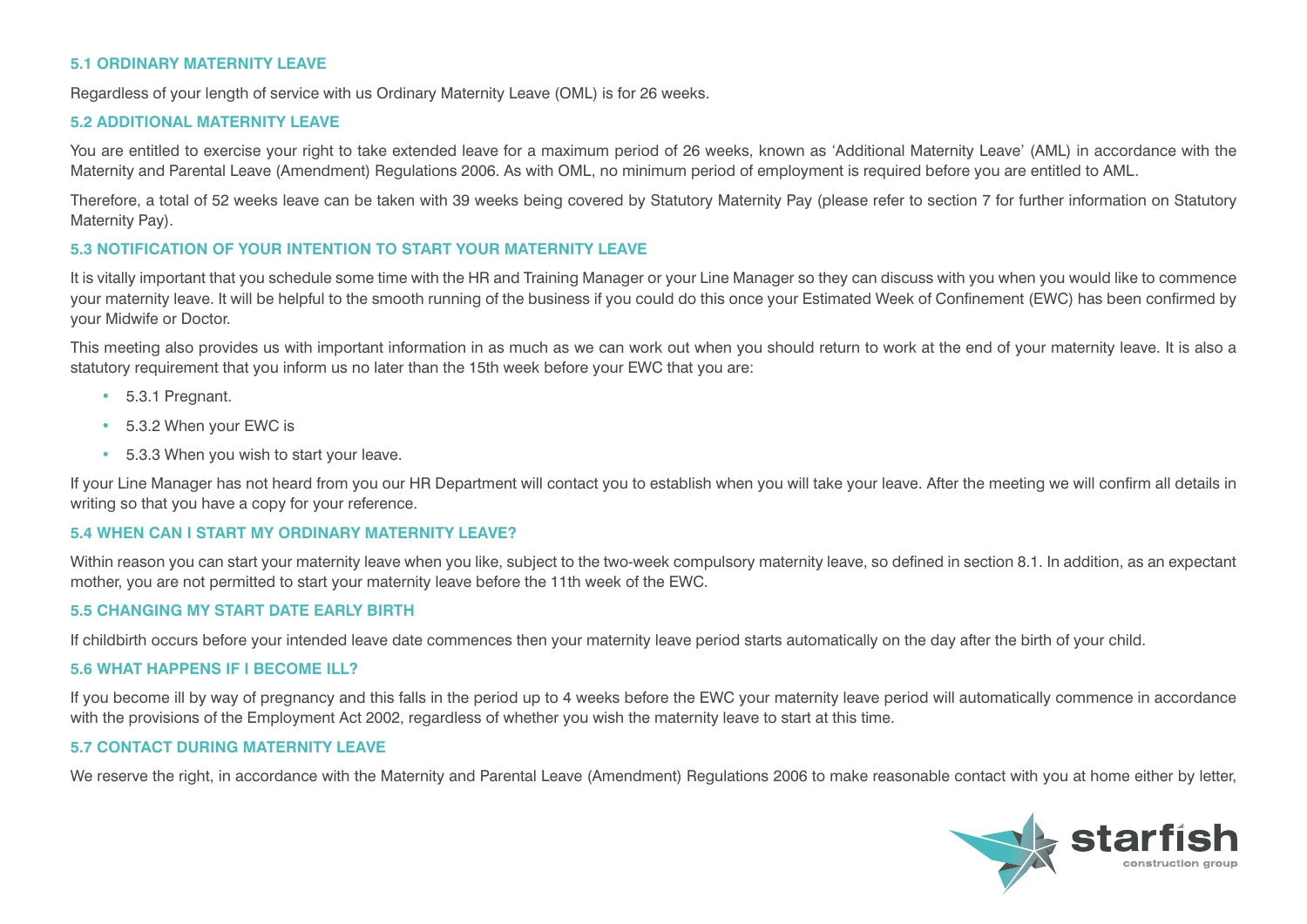telephone or e-mail during the said period of Ordinary and/or Additional Maternity Leave.

#### **5.8 TRAINING AND COMMUNICATION**

During any period of Ordinary or Additional Maternity Leave we will keep you up to date about any training courses and activities or other company information for the following reasons:

- 5.8.1 To provide you with the opportunity to participate in any training activity we may be running, which you believe appropriate to your position with us.
- 5.8.2 Ensure you are kept up to date.
- 5.8.3 Ensure you continue to feel part of the team and the business.

Such activities will be kept to a limited number of days (the law recommends a maximum of 10 days) and this will not affect your entitlement to either Ordinary or Additional Maternity Leave.

You will not however be permitted to participate, nor will we contact you about any work-related matter during the first two weeks after the birth of your baby as noted in point 8.1 of this policy.

## **6. TIME OFF FOR ANTENATAL CARE**

You are entitled to time off work to attend appointments for Antenatal Care (ANC).

We will ensure that you are given paid time off work, irrespective of your length of service with us.

#### **6.1 WHAT IS ANTENATAL CARE?**

ANC is given a wide meaning by the law as such you will be given paid time off for the purposes of:

- 6.1.1 Scheduled visits to the hospital. 6.1.2 Scheduled visits to the Midwife.
- 6.1.3 Relaxation and parent craft classes if they are only run during the day.

However, if such classes are run out with your normal working day, every effort should be made to attend these classes, to avoid any unnecessary disruption to the business.

• 6.1.4 Your Consultant, General Practitioner or Midwife requesting you to attend a class, meeting, or appointment.

#### **6.2 IMPORTANT NOTES ON ANTENATAL CARE**

We reserve the right to request a copy of your appointment card at any time particularly as this leave is given in accordance with the statutory maternity provisions, however, a reasonable amount of time will be given to attend the clinic, it should be noted that a full day's leave will not be given unless the appointment dictates otherwise.

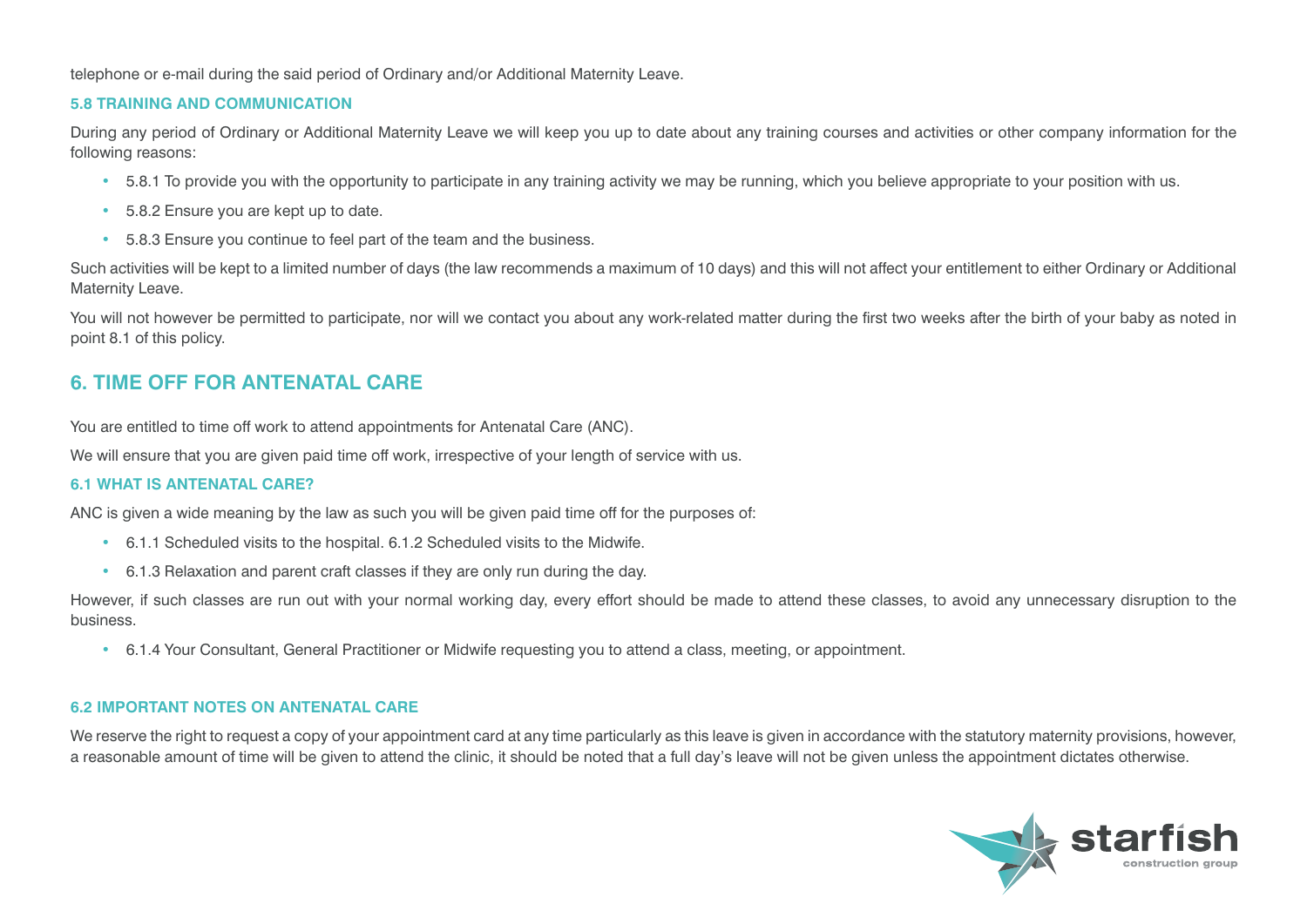## **7. PAYMENT**

#### **7.1 RATE OF SMP**

You are entitled to 39 weeks Statutory Maternity Pay (SMP). As such, should you choose to take your full 39 weeks SMP entitlement, 26 weeks of this will be covered by your OML and 13 weeks will be covered by your AML.

At the time of writing this policy the standard rate of SMP is currently 90% of your average earnings for the first 6 weeks of your maternity leave, followed by £148.68 per week for the remaining 33 weeks.

If you earn less than £148.68 per week, we will pay 90% of your average weekly earnings for the full 39 weeks.

Maternity pay (SMP) is subject to an annual increase every April.

#### **7.2 WILL I GET PAID MY NORMAL SALARY FROM STARFISH 9 AND SMP IF I RETURN TO WORK EARLY?**

Quite simply the answer is no. One, or the other is payable, if you decide to return to work earlier than the cessation of the 39 weeks then you will be paid your normal salary.

#### **7.3 WHAT ABOUT MY BENEFITS WHILST I AM ON ORDINARY MATERNITY LEAVE?**

In accordance with the law, we believe in treating you fairly and equitably. As such you will continue to accrue annual leave in accordance with your contract of employment.

All other benefits remain the same had you been at work, although you will not be entitled to your normal remuneration.

#### **7.4 BENEFITS AND ADDITIONAL MATERNITY LEAVE**

During your Additional Maternity Leave we are obliged to ensure the following terms continue:

- 7.4.1 Mutual trust and confidence.
- 7.4.2 Any contractual terms relating to your Main Statement of Terms and Conditions of Employment insofar as:
- 7.4.2.1 Notice period.
- 7.4.2.2 Holiday accrual
- 7.4.2.3 Compensation regarding redundancy.
- 7.4.2.4 Disciplinary or Grievance matters.
- 7.4.2.5 All other terms and conditions

Unless expressly stated in your Main Statement of Terms and Conditions of Employment you will not be entitled to any other benefits (other than those noted above) during any period of Additional Maternity Leave.

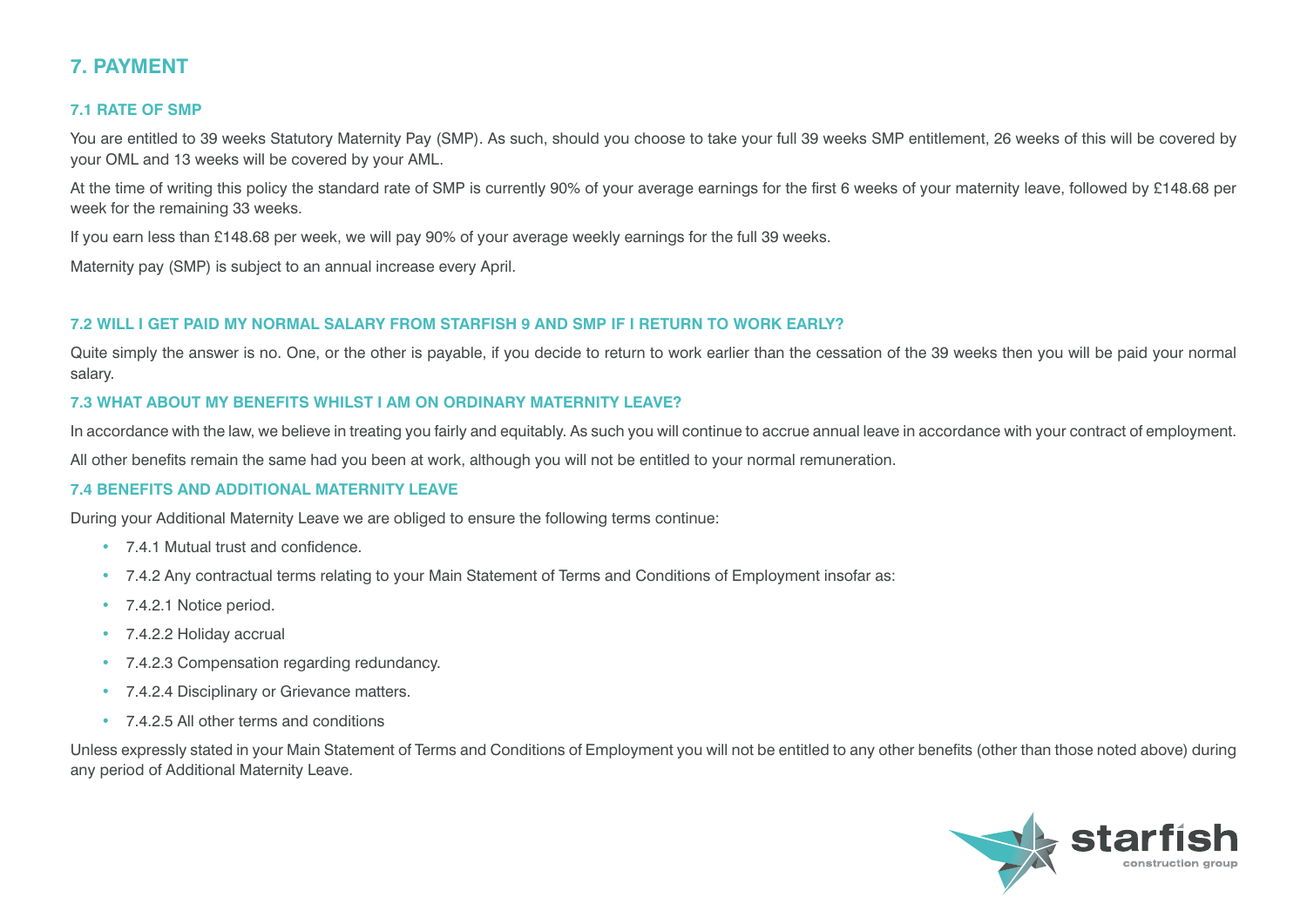#### **7.5 WHAT IF I EARN LESS THAN THE LOWER EARNINGS THRESHOLD?**

Maternity Allowance is currently £148.68 per week and can be claimed from your local Job Centre Plus or DSS office. It is tax free and no longer dependent on payment of NI Contributions, it can be claimed any time after the 11th week before the estimated week of confinement.

## **8. RETURNING TO WORK WITH US**

There is no legal requirement for you to make any further contact with us if you intend returning to work after the end of your maternity leave.

We already know your date of return from the meeting we had before you commenced your leave. As such, we will expect you to start on the day you agreed with us.

#### **8.1 WHEN CAN I RETURN TO WORK?**

It is illegal for you to return to work within 2 weeks of the birth of your baby. Thereafter you are permitted to return to work at the end of the full 52 weeks or earlier if you choose to do so.

#### **8.2 CHANGING YOUR RETURN-TO-WORK DATE: FROM EITHER ORDINARY OR ADDITIONAL MATERNITY LEAVE**

The law allows you to change your mind. That is; if you have told us the date you are returning but then wish to change your mind then this is acceptable to us in accordance with the law as set out in clause 8.3 and 8.5 of this policy.

You must however provide us with no less than 8 weeks notice of your intention to make a change.

A telephone call will suffice, although a letter is preferable as it will identify your specific details. Nevertheless, once in receipt of this instruction we will acknowledge your request and confirm this in writing to you.

#### **8.3 TAKING LONGER LEAVE**

Similar to the notes in 8.2 of this policy, if you have told us you only intend taking your Ordinary Maternity Leave entitlement but then decide you wish to take all or part thereof of the Additional Maternity Leave then you will be permitted to do so providing, we receive the 8 weeks notice of your intention to do so.

If you choose to take Additional Maternity Leave, you may wish to also exercise your rights to take parental leave, the details of which are set out in Chapter 4, section 12.

#### **8.4 WHAT HAPPENS WITH MY BABY WHEN I WANT TO RETURN TO WORK?**

It is your responsibility to make provisions and payment for your baby in terms of childcare, whether that is a child minder, nursery or other. However, if you need help and support you should contact either the local Council or DSS office. They will be able to provide you with a list of registered child minders and/or nursery providers in your area. We do not provide any crèche or childcare facilities.

#### **8.5 WHAT HAPPENS IF I DECIDE NOT TO COME BACK TO WORK?**

If you decide not to return to work after the birth of your baby, you must notify us in accordance with your Main Statement of Terms and Conditions of Employment. As such if your contractual notice period is 4 weeks, we shall require this prior to the cessation of your leave.

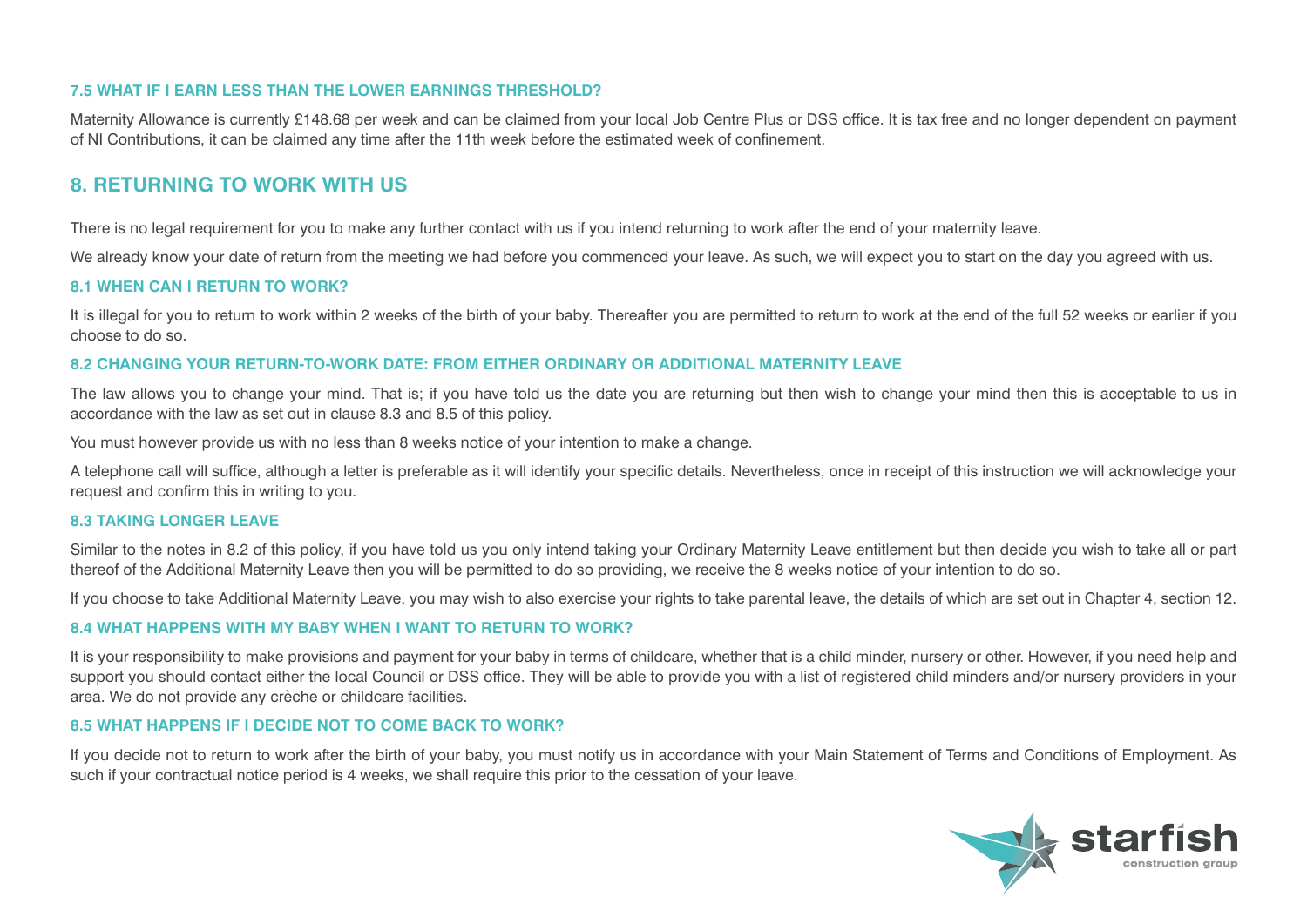#### **8.6. CAN I GIVE MORE OR LESS NOTICE?**

You are not permitted to give us less notice than that which is set out in your Main Statement of Terms and Conditions of Employment; however, you can provide us with more, which we would welcome.

#### **8.7 TERMS AND CONDITIONS OF EMPLOYMENT**

You have the right to return to work on Terms and Conditions, which are no less favourable than before you left to have your baby. In accordance with the law, we will do all we can to accommodate you if you wish to change your hours of work. However, the following should be noted:

- 8.7.1 Part time working cannot be guaranteed. That is; we will do all we can to try to arrange part time working hours, however, it should be noted that the hours of work must be compatible to Starfish 9 Ltd., the customer, and the position you hold.
- 8.7.2 How this will affect our service and response times to our customers.
- 8.7.3 Whether there is a vacancy at the time of the request.
- 8.7.4 Whether a 'job share' situation is possible.
- 8.7.5 In accordance with the above point that we do not incur excess recruitment costs by way of advertising for a 'iob sharer'.
- 8.7.6 To consider a 'flexible' working option.

That you, yourself should come up with several alternative solutions based on your experience of working within the job.

#### **8.8 FLEXIBLE WORKING**

If we are unable to offer a part time or job share vacancy in accordance with the Flexible Working (Eligibility, Complaints and Remedies) Regulations 2002 and the Flexibility Working (Procedural Requirements) Regulations 2002, and the Employment Act 2002 we will provide you with:

- 8.8.1 A decision in writing within 14 working days.
- 8.8.2 A reasonable and justifiable explanation under the following defined headings:
- 8.8.2.1 Cost to the business

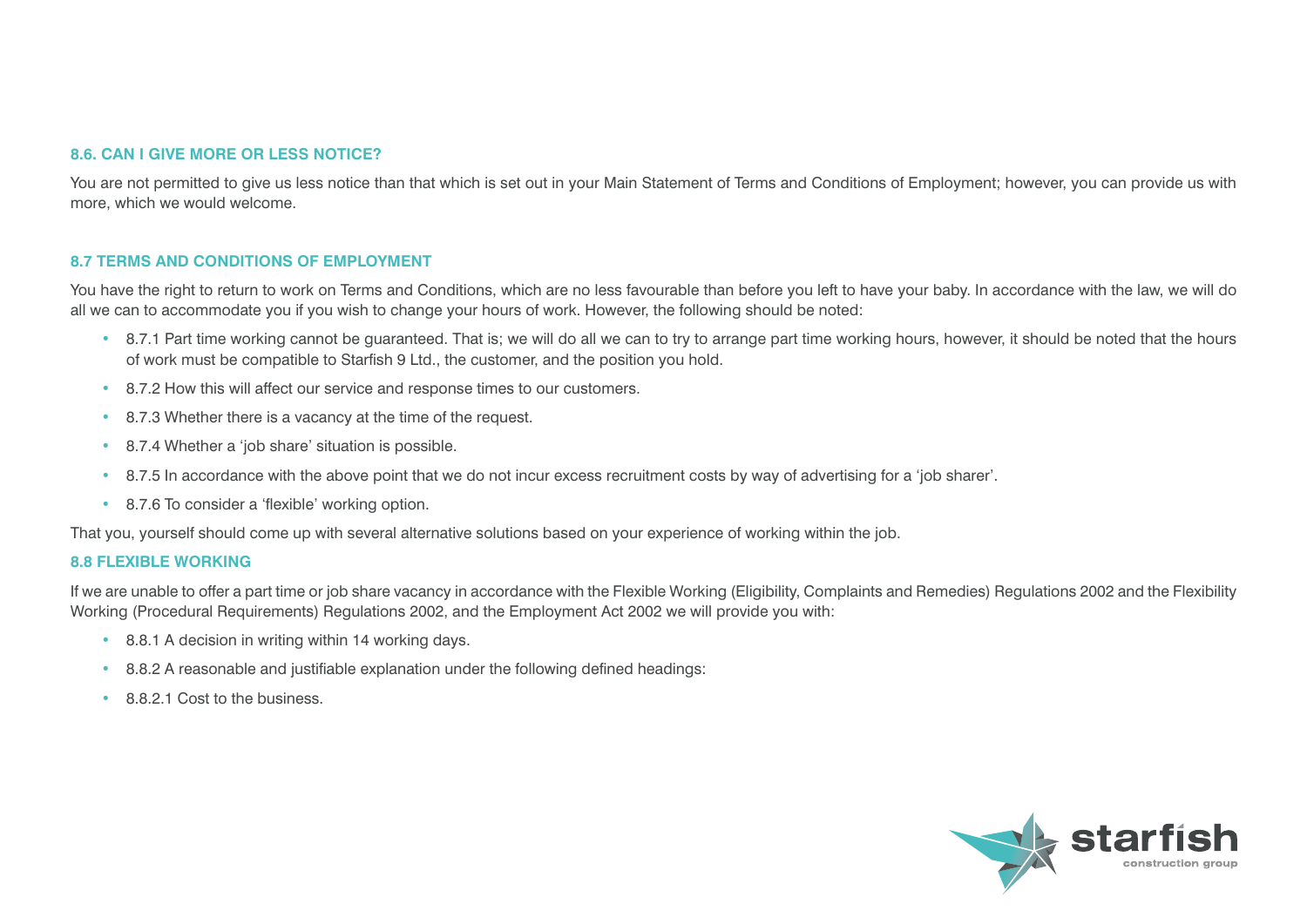- 8.8.2.2 Seasonal fluctuations associated with the roofing industry.
- 8.8.2.3 Customer expectations and demand.
- 8.8.2.4 Re-organisation of existing workload.
- 8.8.2.5 Impact on continuous quality improvement.
- 8.8.2.6 Impact on work colleagues.
- 8.8.2.7 Impact on individual and collective performance.
- 8.8.2.8 Recruitment and selection in relation to filling the 'void'.
- 8.8.2.9 Other' not defined here in

#### **8.9 THE RIGHT OF APPEAL**

You have the right to appeal against any decision made by us, which does not suit your requirements, as such you have the right to submit a complaint in writing to the HR and Training Manager in accordance with our Grievance Procedure, a copy of which can be obtained from our HR Department or your Line Manager.

#### **8.10 BREAST FEEDING ETC (SCOTLAND) ACT 2005**

The 'Act' applies to women who are breast feeding their children within a public place, it does not specifically apply to you as an employee working for us.

Nevertheless, whilst we are not under any obligation to provide amenities for expressing or storing breast milk, we will do what we can to accommodate any mother who is breast feeding when she returns to work, although no additional time off will be given for feeding purposes. It is therefore suggested that this be discussed with your local health visitor and midwife for help, guidance, and support.

## **9. HEALTH AND SAFETY**

It is vitally important that you let our HR Department, or your Line Manager know that you are pregnant, so that we can take all necessary reasonable steps to ensure that your working conditions are appropriate to your condition.

#### **9.1 RISK ASSESSMENT**

We will ensure that a Risk Assessment is carried out on your work area by a relevant 'competent' person.

#### **9.2 REST FACILITIES**

During your pregnancy we will do all we can to provide an adequate rest area for you, but we cannot guarantee this will be private. However, we will endeavour to make this as appropriate and as comfortable as possible.

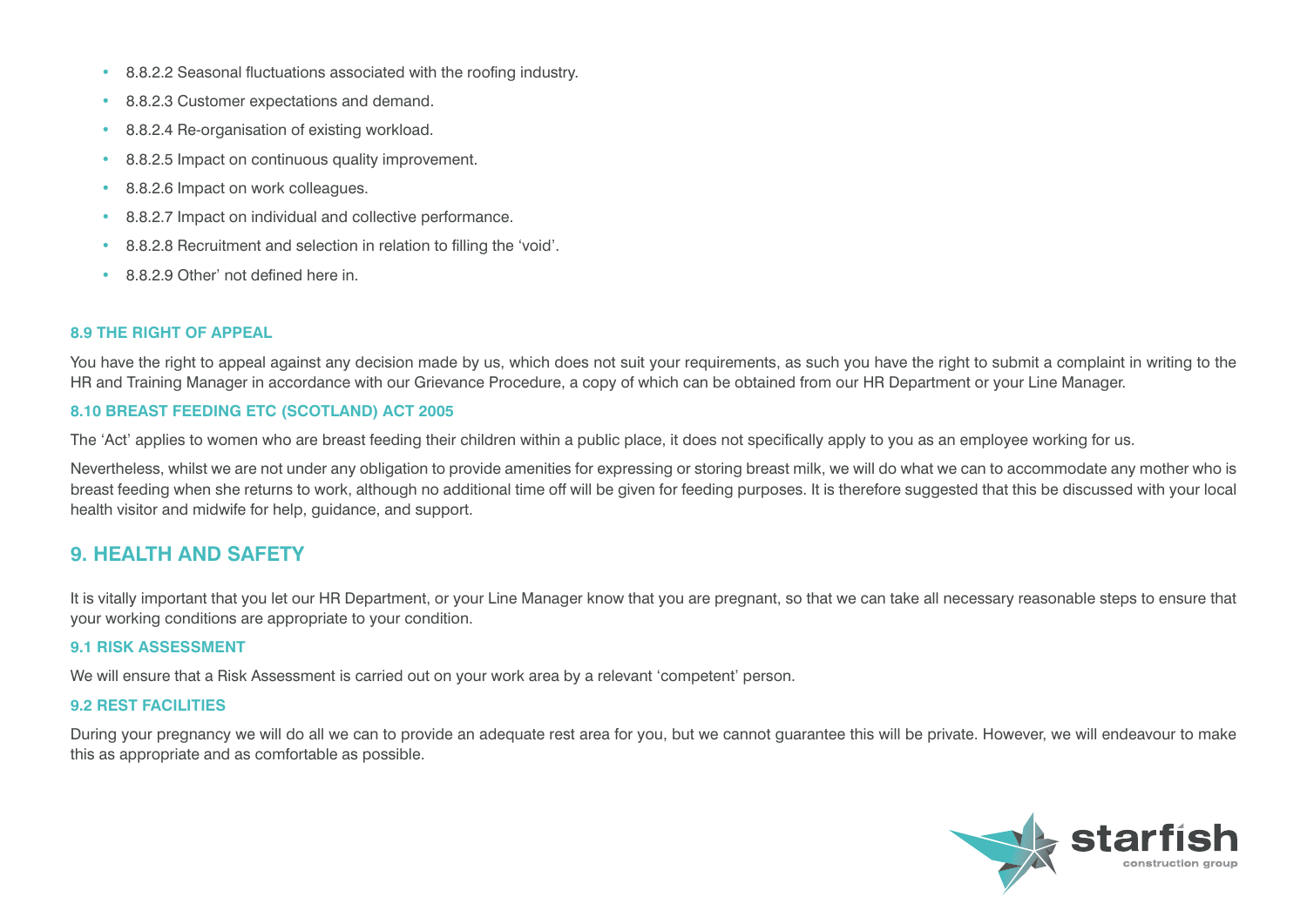#### **9.3 MEDICAL SUSPENSION**

As a new and expectant mother, we may need to review your working environment in accordance with 9.1 of this policy.

The regulations provide that subject to a Doctor's certificate you may be medically suspended from work on full pay if:

- 9.3.1 The job you are doing is potentially harmful to either you or your baby.
- 9.3.2 There is scientific evidence to suggest that to continue in such an environment would harm you and/or your baby.
- 9.3.3 Continued or prolonged activities(s) associated with the job could potentially cause damage to you and/or your baby.
- 9.3.4 You are in daily contact with chemicals, which may, if inhaled, cause damage to the unborn foetus. Given the nature of our business this is unlikely to be relevant to you, nonetheless it has been included so that you are duly informed.
- 9.3.4 You have clinical or bonafide documents, which prevent you from enacting your normal duties.
- 9.3.5 You have sufficient evidence to suggest that you should not be doing the job for which you are normally employed.
- 9.3.6 We are unable to find suitable, alternative employment on no less favourable terms and conditions.

#### **9.4 OUR OBLIGATION TO YOU AS THE EXPECTANT MOTHER**

- 9.4.1 To work with you, the expectant mother.
- 9.4.2 To ensure that you and your baby are looked after in accordance with the law.
- 9.4.3 To ensure you are paid your normal salary in cases where you have been medically suspended from your normal tasks and duties.

#### **9.5 ABSENTEEISM BY WAY OF ILLNESS**

Pregnancy is not an illness; however, it is recognised that some females suffer more greatly than others with such symptoms as:

- 9.5.1 Hypertension.
- 9.5.2 Morning sickness or even all-day sickness.
- 9.5.3 Nausea.
- 9.5.4 Back pain.
- 9.5.5 Fatigue.
- 9.5.6 High blood pressure.
- 9.5.7 Pregnancy related diabetes.
- 9.5.8 Other not defined herein.

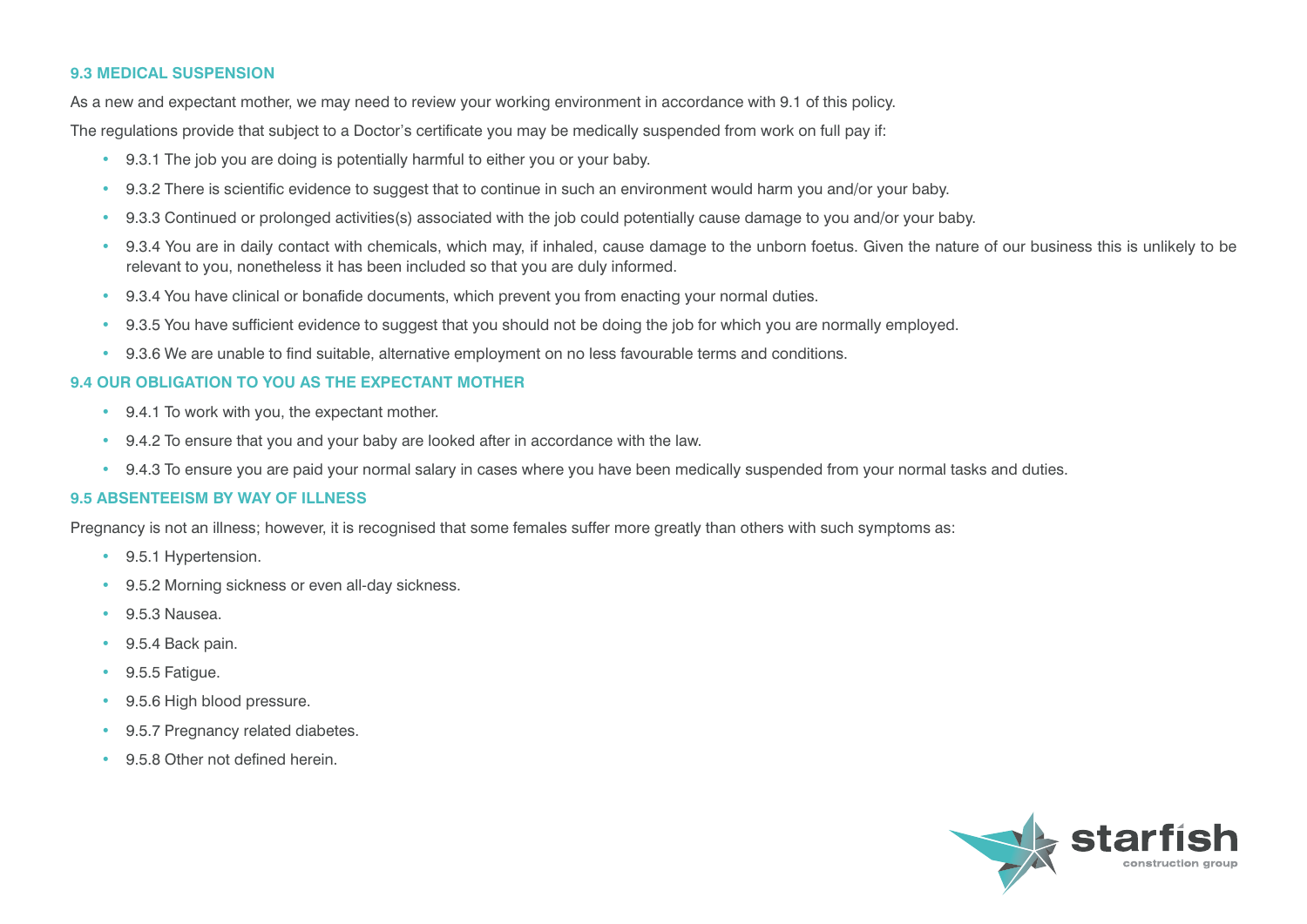#### **SUCH ILLNESSES DO NOT CONSTITUTE MEDICAL SUSPENSION.**

In cases where you have been signed off as 'unfit for work', you will be subject to our sick pay policy, which can be found in your Main Statement of Terms and Conditions of Employment or our Employee Handbook.

In addition, if you continue to be signed off by your GP you must commence your maternity leave as at the 4th week before the estimated week of confinement.

## **10. PATERNITY LEAVE (Not to be confused with parental leave, which is unpaid)**

Fathers are equally entitled to time off to be with their new offspring and in so doing the following sets out your entitlement. We also recognise and accept that 'father' does not necessarily mean the biological father but could be the guardian and/or carer of the child.

10.1 As the partner of an expectant mother, you are entitled to two consecutive weeks paid paternity leave.

10.2 Payment is made in accordance with Statutory Paternity Pay. However, we reserve the right to pay any additional sums should we feel it appropriate to do so.

10.3 An 'expectant' father, carer or guardian must have a minimum of 26 weeks service before the 15th week of the estimated week of confinement to qualify for the leave.

10.4 You must earn a wage not less than the lower earnings level (for N.I. purposes).

10.5 You must give at least 15 weeks notice of your intention to take paternity leave before the EWC.

10.6 The leave must be taken within 8 weeks of the child being born.

10.7 As an expectant father, guardian, or carer, you will return to the same job after your paternity leave and you will be entitled to:

- 10.7.1 Parental Leave (unpaid)
- 10.7.2 Emergency Leave, in accordance with the law. 10.8 Provide evidence of child's birth if requested to do so.

## **11. ADOPTION LEAVE**

The same rules apply to Statutory Adoption Leave as for Statutory Maternity Leave, so please refer to Chapter 1, section 5 of this policy for details on leave, payment, and the right to return to work. However, the following should be noted:

- 11.1 An adoptive parent can be MALE or FEMALE i.e., adoptive mother or father.
- 11.2 The 'adoptive' parent must have 26 weeks continuous service as at the point of 'matching' the child to the adoptive parents. This is known as the relevant week.
- 11.3 You will not be entitled to 6 weeks at 90% of your pay. Total entitlement, at the time of writing this policy, is 39 weeks pay at £112.75 per week or 90% of your average weekly earnings, which ever is the lower. You must give 28 days advanced notice to be eligible for Statutory Adoption Pay and only one half of the married couple can receive Statutory Adoption Pay.

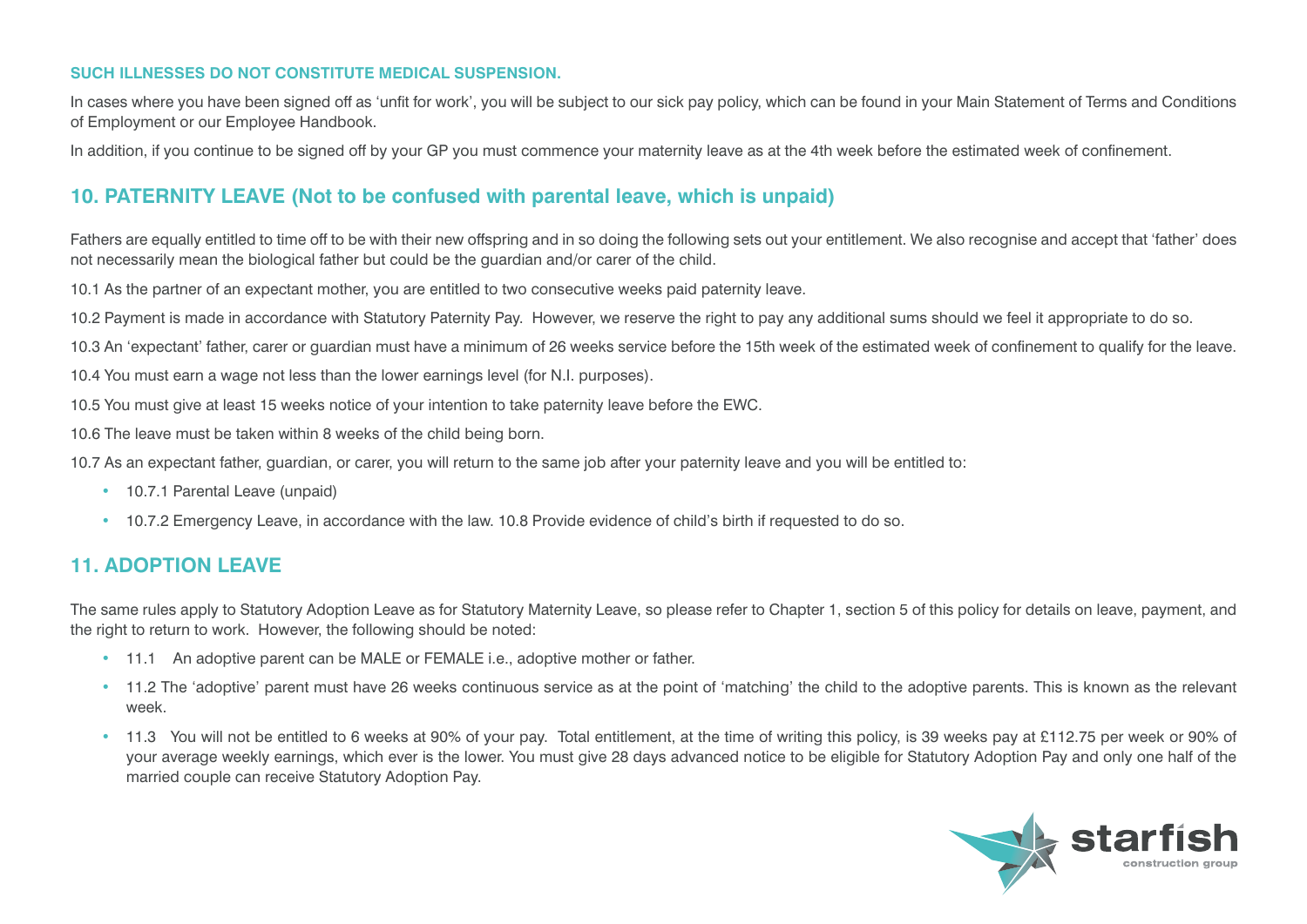- 11.4 There is no 11 or 15 week requirement.
- 11.5 If the placement ceases or the child dies then you will be permitted to take a maximum of 8 weeks leave in order to take time to adjust. (Although it should be noted that this point is still under consideration by the government).
- 11.6 Leave cannot commence before 14 days prior to the placement being made or 14 days after the placement has been made.
- 11.7 You must give 28 days written notice of your intention to take paid adoption leave (from the day of matching), although if this is not feasible as soon as is r reasonably practicable.
- 11.8 You can vary the above dates by giving 28 days written notice, again if reasonably practicable to do so.
- 11.9 You cannot claim both Statutory Adoption Pay and Statutory Paternity Pay at the same time.
- 11.10 Evidence of the adoption papers can be presented to your Line Manager or a Company Director, although from 6 April 2004, the mandatory position in this regard was removed (Reg 17 para (3)(b)).

#### **11.11 NOTIFICATION RETURNING FROM ADOPTION LEAVE**

You are required to notify us no less than 8 weeks in advance of your intention to return to work.

#### **11.12 CONTACT DURING ADOPTION LEAVE**

We reserve the right, in accordance with the Paternity and Adoption Leave (Amendment) Regulations 2006 to make reasonable contact with you at home either by letter, telephone or e-mail during the said period of Adoption Leave.

#### **11.13 TRAINING AND COMMUNICATION**

During any period of Adoption Leave we will keep you up to date about any training courses and activities or other company information for the following reasons:

- 11.13.1 To provide you with the opportunity to participate in any training activity we are running, which you believe appropriate to your position with us.
- 11.13.2 Ensure you are kept up to date.
- 11.13.3 Ensure you continue to feel part of the team and the business.

Such activities will be kept to a limited number of days (the law recommends a maximum of 10 days) and this will not affect your entitlement to the period of Adoption leave taken.

## **12. PARENTAL LEAVE**

If you have one year's continuous service, you are permitted time off up to a maximum of 13 weeks for every child you have up to the age of 5 and up to the age of 18 for disabled children. This leave will be granted in accordance with the Employment Relations Act 1999 and will be unpaid.